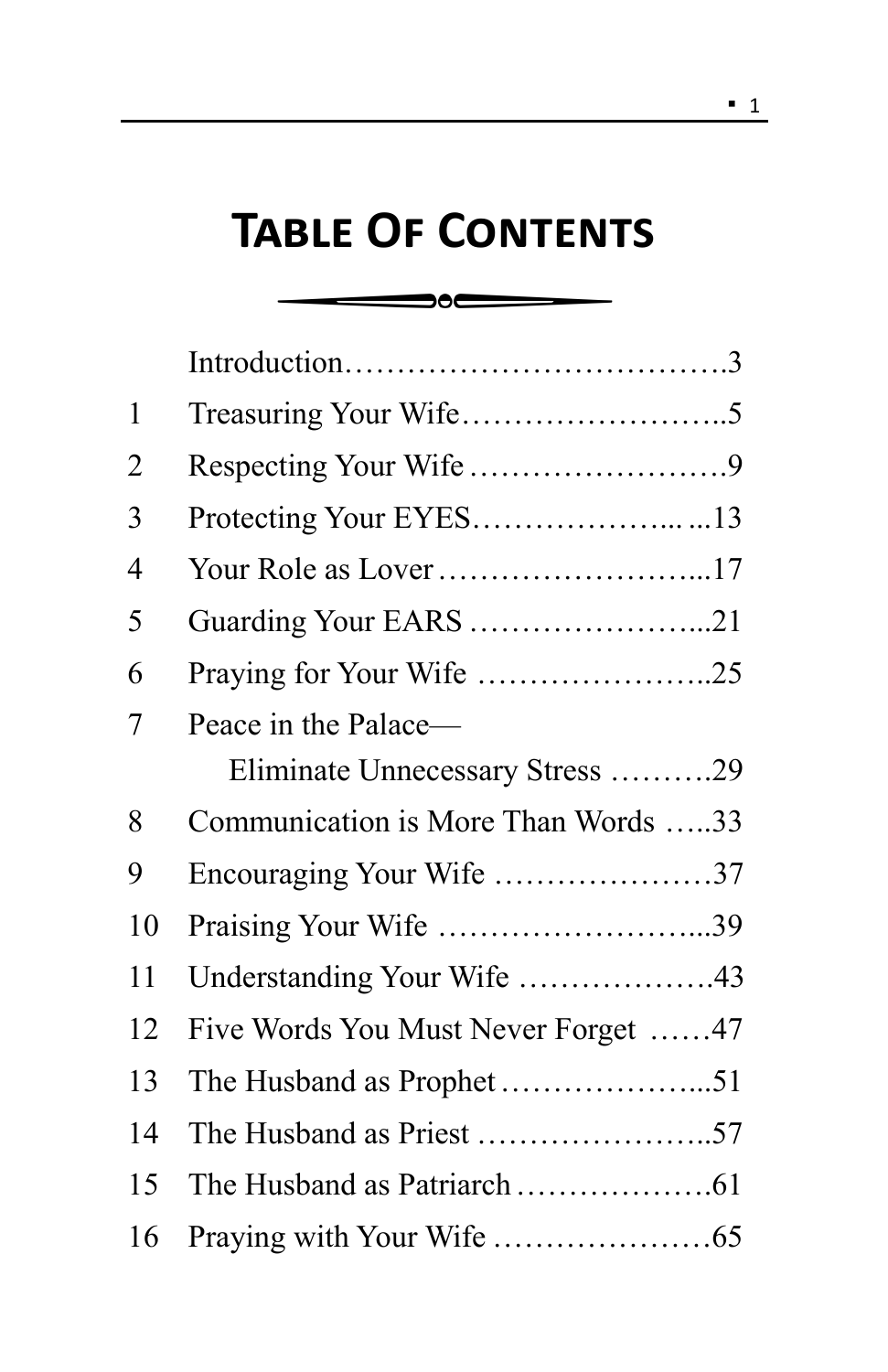| 17 |                                            |
|----|--------------------------------------------|
| 18 | The Burden Bearing Husband 73              |
| 19 | Make Your Home a Happy Place 77            |
| 20 |                                            |
| 21 |                                            |
| 22 |                                            |
| 23 |                                            |
| 24 | Order In Your Home 93                      |
| 25 | Understanding Your Wife's Need to Talk .97 |
| 26 |                                            |
| 27 | The Godly Husband Is A                     |
|    |                                            |
| 28 |                                            |
| 29 |                                            |
| 30 | Recognizing Your Wife as the               |
|    |                                            |
| 31 |                                            |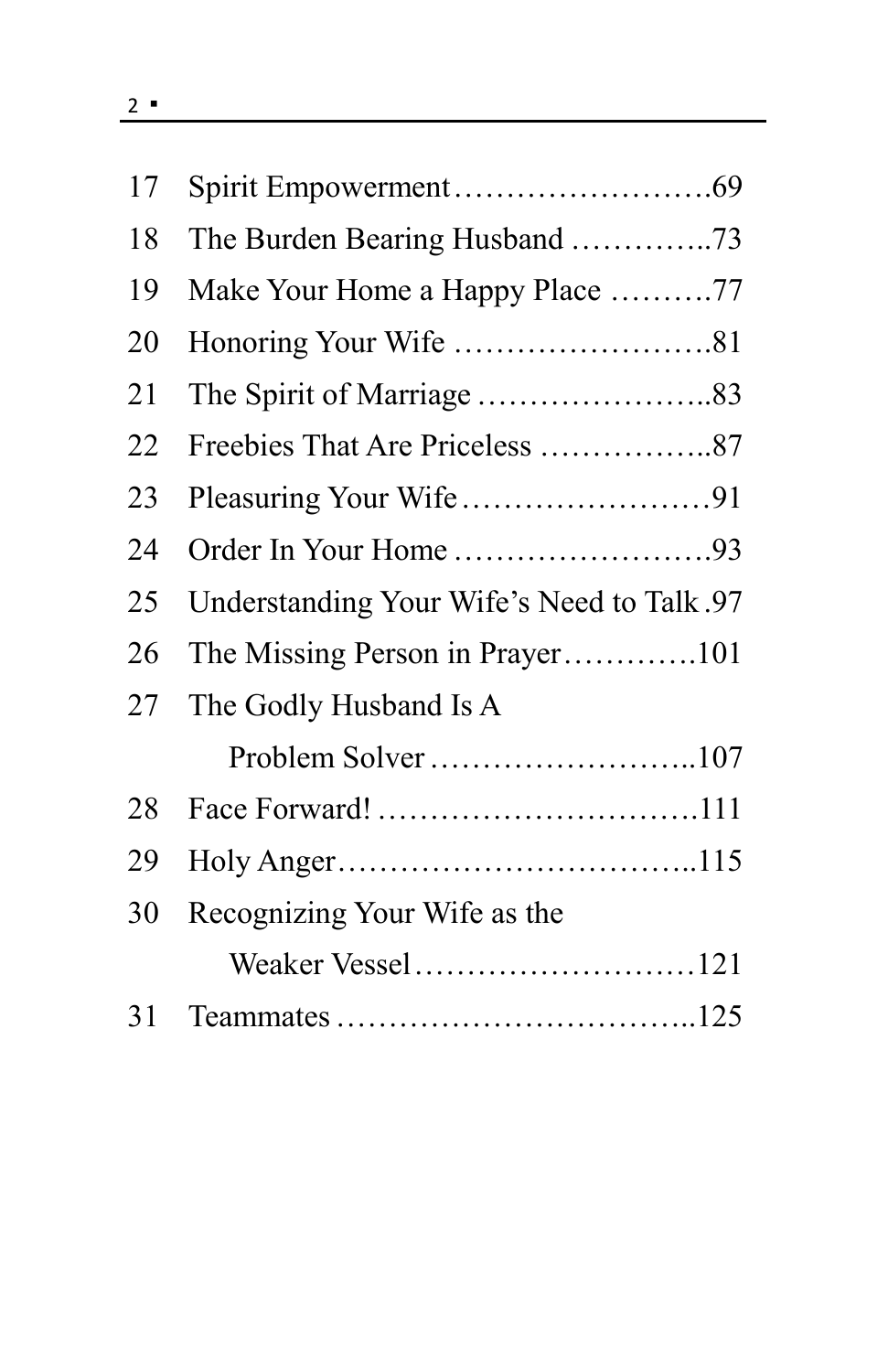# **Introduction**

My wife and I sought "premarital counseling" before standing at the altar and saying "I do." Unfortunately, the pastor who married us said there was nothing he could tell us that we did not already know! Another man stood us up three times for our scheduled counseling sessions. So we entered this most sacred relationship with no intentional mentoring—no advice from our spiritual leaders. All we had were some good books and a workbook. Tragically, scores of marriages begin similarly with little instruction.

Someone surmised there are three stages of married life: Lust, Rust, and Dust. After the initial Romance comes the Routine which is often followed by a Rut. At this point, it is time for Rebuilding. Since there are no perfect people, there will be no perfect marriages. But every marriage can be a better marriage. Our focus here is to equip you to develop God's ideal of oneness in your home.

This book is designed to mentor you in the art of being a husband. Regardless of what "stage" you are in, there are many practical things you can do to enhance your relationship with your wife. As you work your way through these chapters, perhaps you should select a brother/brothers to discuss these chapters with on a weekly basis. While you allow this volume to mentor you, you can in turn use it as an opportunity to mentor others.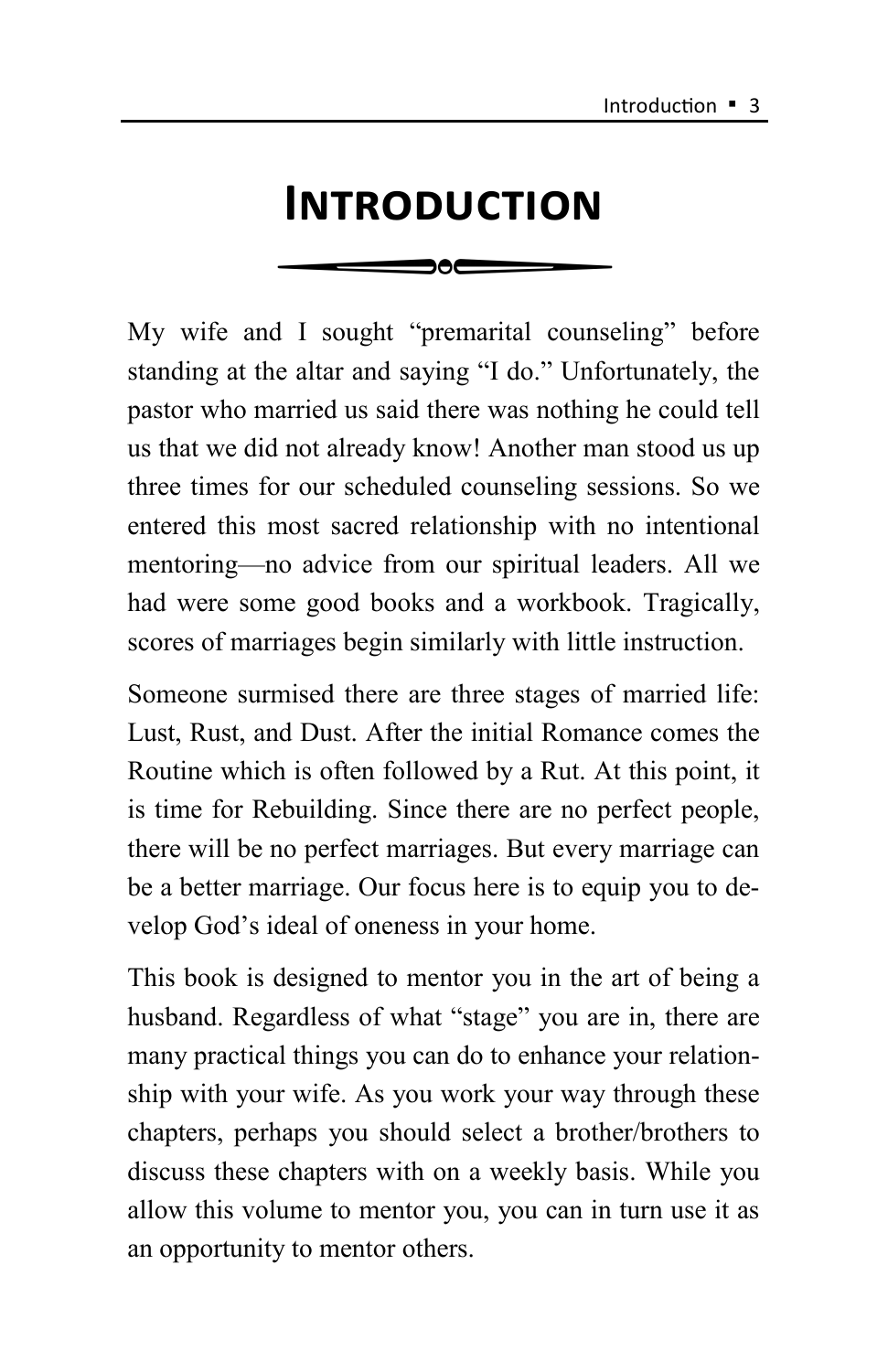# "Men seek all kinds of treasure, but your wife is the most valuable."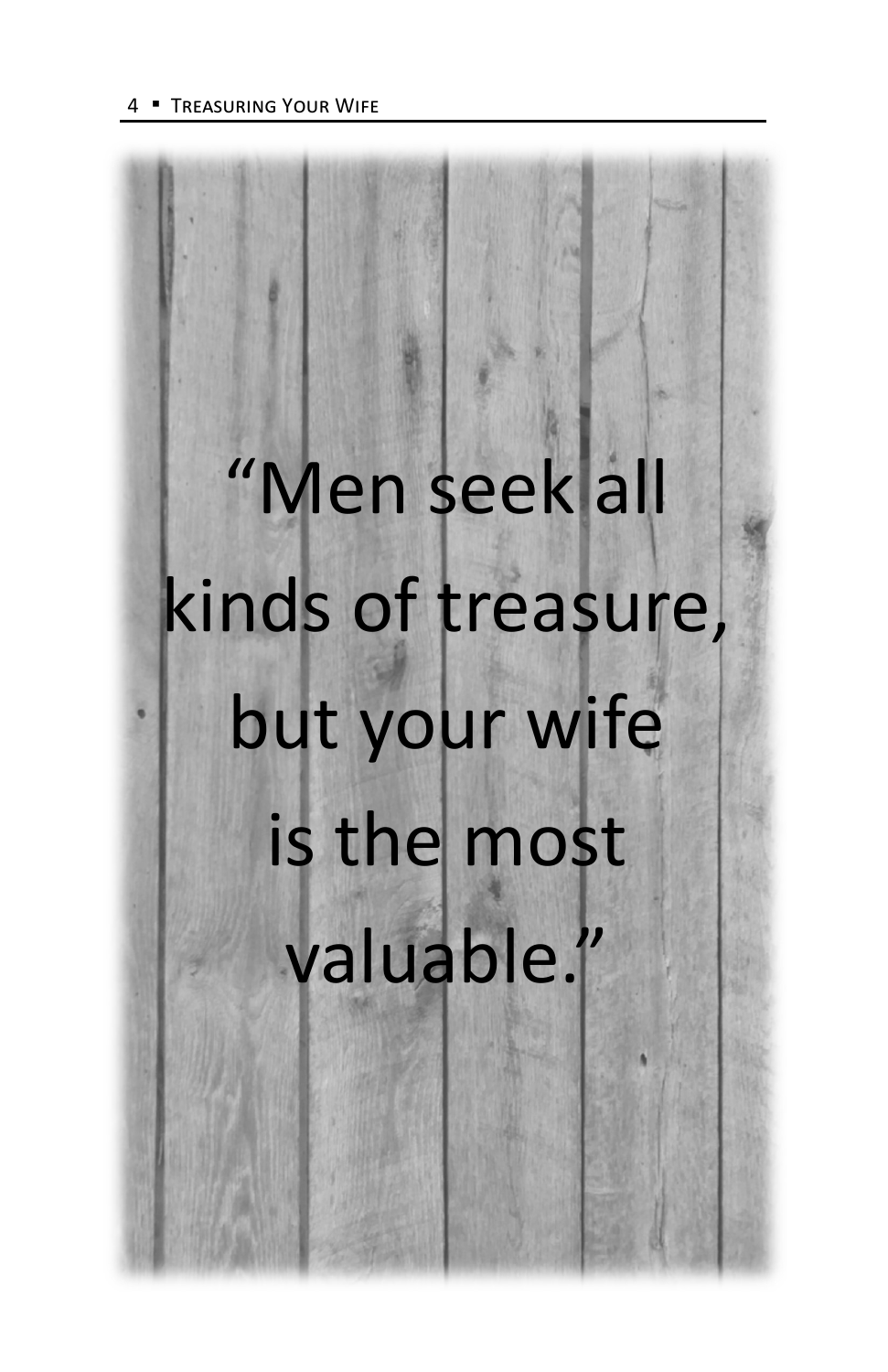

### **Treasuring Your Wife**

by Harold Vaughan

de

Proverbs says he that finds a wife finds a "good thing"—a TREASURE! Men seek all kinds of treasure, but your wife is the most valuable. In order to properly value your mate, you must see marriage from God's point of view.

This whole idea of matrimony was God's idea. Your wife is your greatest prize! She is more than a maid, a surrogate mother, or a concubine for your convenience. She is God's gift to you, and such a gift is to be highly treasured.

#### **Understanding the Multiple Purposes of Marriage**

- 1. **Partnership.** In Genesis we read, "It is not good that the man should be alone (2:18)." God is the Master Matchmaker. The LORD put Adam under anesthesia, removed one of his ribs, and created Eve. She was taken *from* his side to be *by* his side. Eve was a "help meet," which means helpmate, helper, or counterpart. She was Adam's partner—his completer.
- 2. **Pro-creation.** The first couple was instructed, *"Be*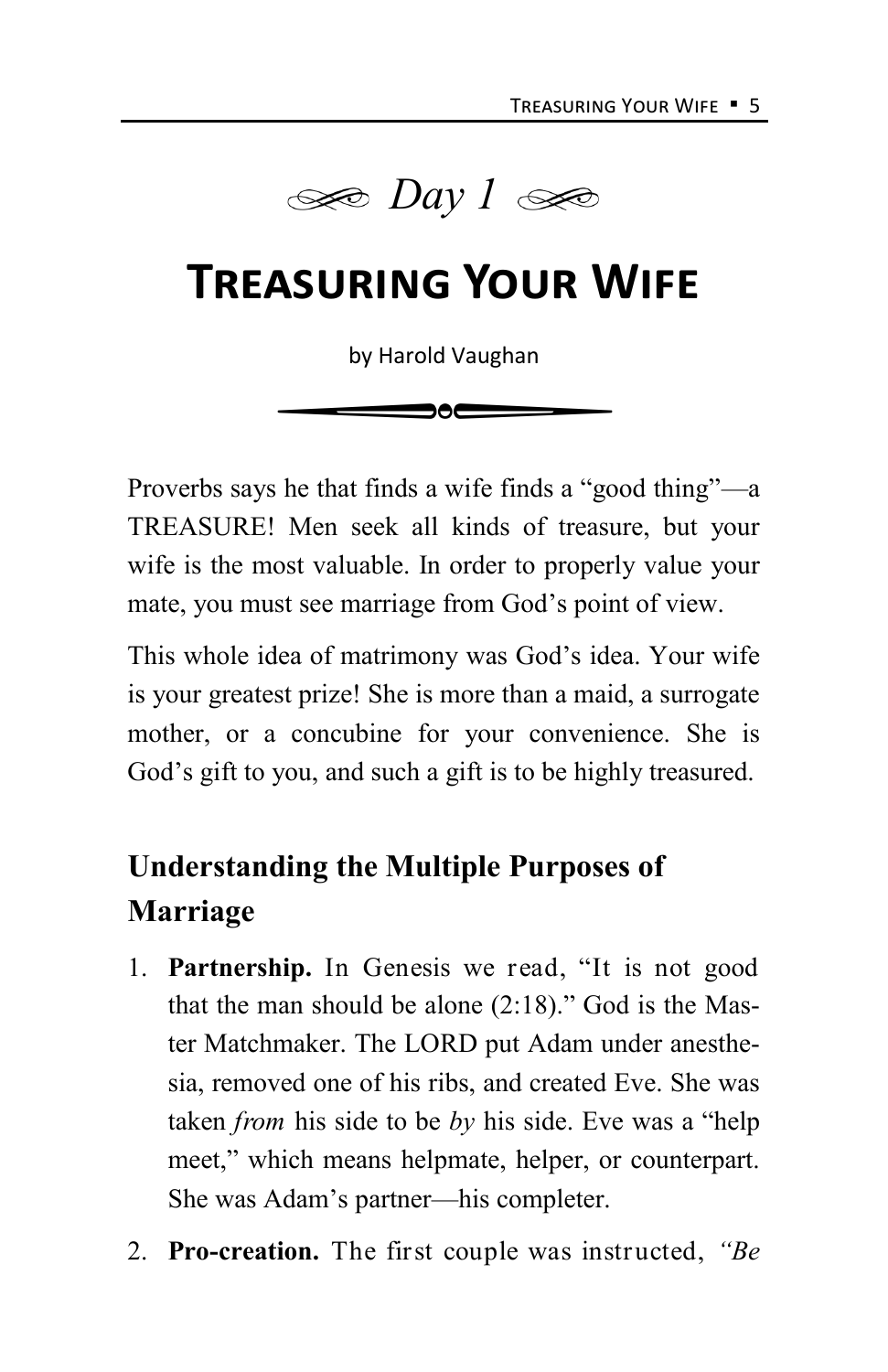*fruitful and multiply"* (Gen. 1:28). Having been given dominion over the earth, God intended marriage to propagate the human family. The book of Malachi emphatically states the purpose of marriage is to *"seek a godly seed"* (2:15).

3. **Purity.** *"To avoid fornication, let every man have his own wife"* (1 Cor. 7:2). The Bible is a practical book. The LORD recognizes our "humanness" and gives us an outlet for our physical drives. Paul also said, "*It is better to marry than to burn"* (1 Cor. 7:9).

I read somewhere that sexual desire is not something you conquer, but it is something you learn to manage. Becoming a Christian does not eliminate your human cravings and desires. God's purpose is to bring proper balance, and marriage is designed to assist in this. *"Marriage is honourable* (valuable, esteemed) *in all, and the bed undefiled: but whoremongers and* adulterers *God will judge"* (Heb. 13:4).

- 4. **Promise.** Marriage is more than a social contract it is a covenant. A covenant is a solemn agreement which binds two parties together. This covenant of companionship is clearly described in Malachi 2:14, *"The wife of thy youth…thy companion…the wife of thy covenant."* God's ideal is clear—the woman you marry is yours "til death do us part."
- 5. **Pleasure.** *"Therefore shall a man…cleave* (join together) *unto his wife: and they shall be one flesh. And they were both naked, the man and his wife, and were*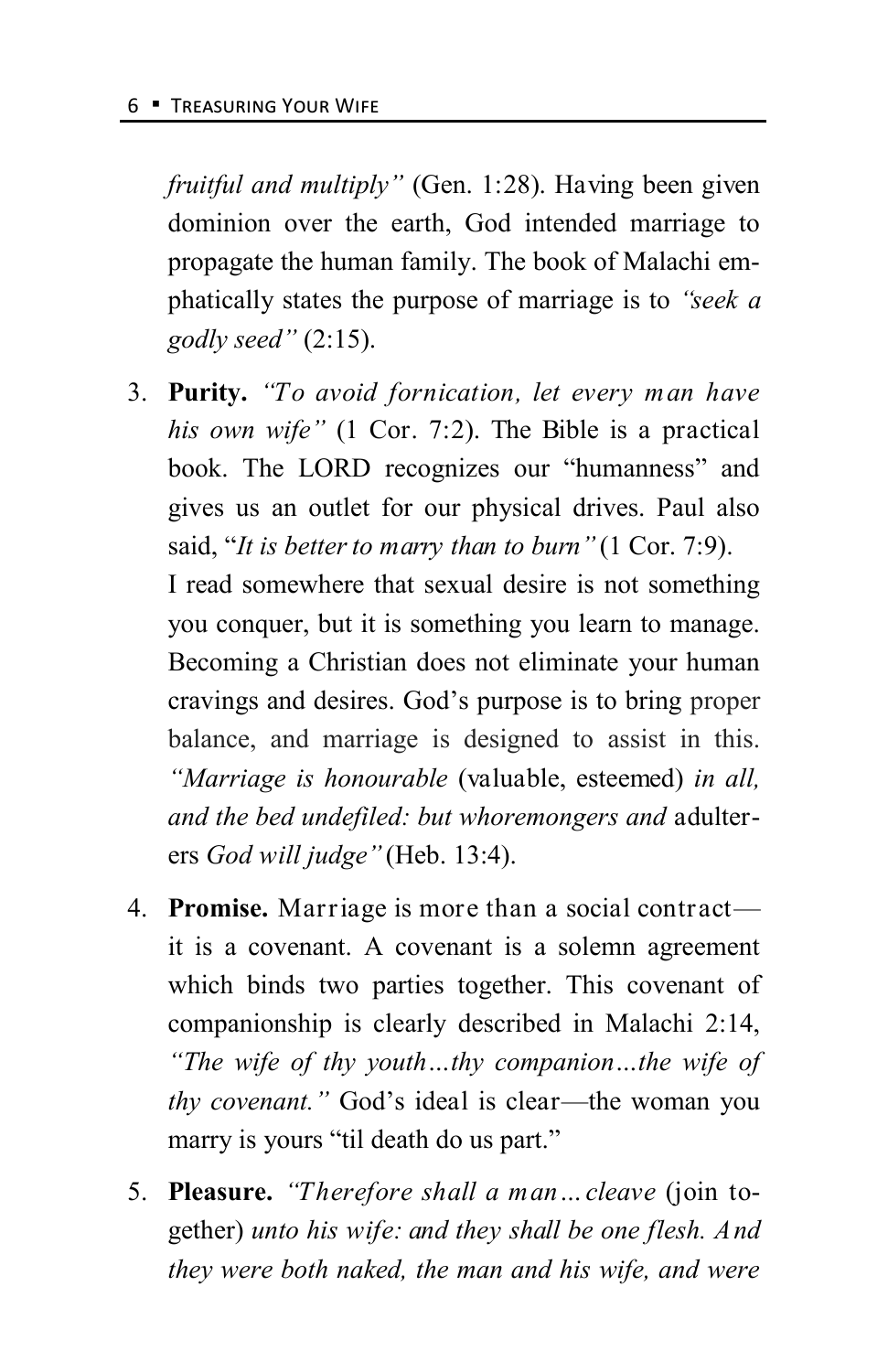*not ashamed"* (Gen. 2:24-25). Men and women possess not only souls and spirits, but bodies as well. The divinely inspired Song of Solomon is a manual on the physical aspect of marriage. Married life is a journey, and we are supposed to enjoy the ride. The Creator intended marriage for our pleasure. The wisdom book named Proverbs states, *"Let thy fountain be blessed: and rejoice with the wife of thy youth. Let her be as the loving hind and pleasant roe; let her breasts satisfy thee at all times; and be thou ravished (intoxicated) always with her love"* (5:18-19).

6. **Progression.** Becoming "one flesh" is a process. The marriage relationship should be a greenhouse for sanctification. This intimate connection serves as a microscope in detecting selfishness and is the perfect classroom for empowering grace. Practicing the "one another" commands in the home is the means to building unity between a man and his wife.

Martha said, "*Lord, if you had been here my brother would not have died…"* The same thing could be said of countless homes. Forgiving *one another*, bearing with *one another*, praying for *one another*, exhorting *one another*, and practicing the other reciprocal commands creates a climate where the Holy Spirit feels at home. And where the Spirit of God is there is life. The Bible tells us to *"Grow in grace and knowledge."*  Marriage is a perfect environment to "grow in grace." Marriage counseling is not primarily about